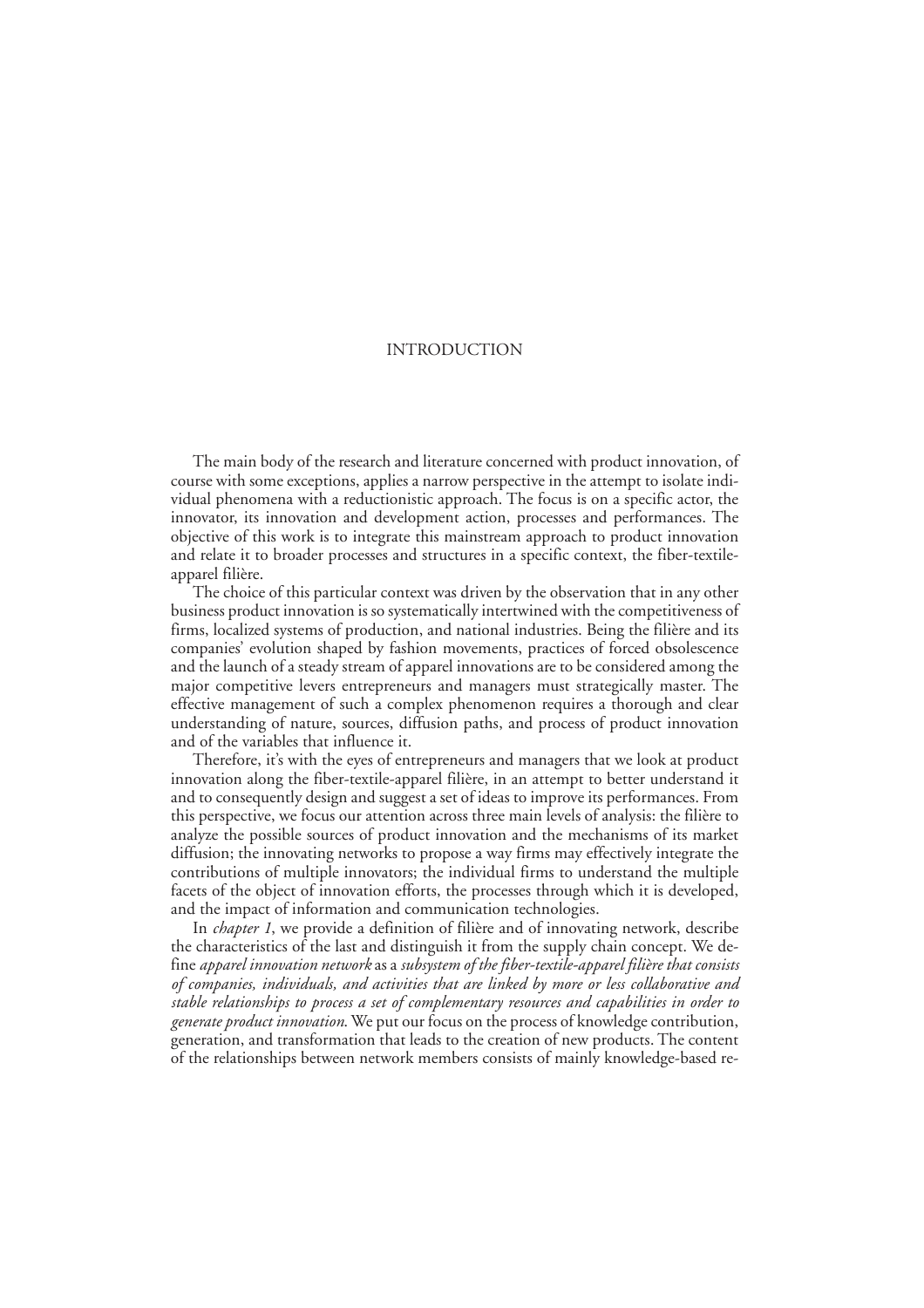sources and competencies that may create a network's design and development capability. We propose to move from spontaneous, unaware networks that produce accidental, not coordinated, not clearly targeted innovations to ones that are desired and managed to achieve the development of a steady stream of well-targeted innovations that meet a high level of market acceptance, thus generating a product innovation-based competitive advantage for both the network and its members.

We further clarify the borders of our analysis providing a definition of apparel fashion product, of its multiple dimensions (using the Functional-Expressive-Aesthetic – FEA – model), and of the contexts of apparel perception.

Even though we focus our analysis on narrowly intended product innovation, entrepreneurs and managers should be able to integrate it in a more general framework of innovation strategy.

Therefore, the first micro-question to which we give an answer is related to the dimensions of apparel innovation: can it be considered as being limited to some garment attributes, or should it be thought of as part of a more systemic innovation that involves other objects as well?

Our proposition is that *apparel innovation should be integrated in a consistent multilevel innovation effort that involves products* (their attributes, the collection theme, assortments, and coordination)*, services offered* (which complete the overall company offering), *and all those factors that define and communicate the company brand identity*.

With regard to services, in particular, we combine type and level of services integrated in the offering, investments in service industries, and services offered/sourced to improve the fashion companies' process, with the degree of service innovation to distinguish eight strategies: product-centered, system innovation, focused, or continuous, brand extension, discontinuous brand extension, general/administration services outsourcing, innovative services buying, or outsourcing, conservation, in-sourcing and diversification. On a more comprehensive level, the importance of brand in the context of our analysis makes us claim that *innovation should be consistently developed along all the elements that contribute to build and communicate brand identity*, which can be considered as being the result of:

– *Style identity*: the stylistic codes that characterize the brand offerings in a continuous way, for more than one season, at least for a fashion cycle;

– *Image identity*: the permanent communication codes used both for internal and external communications;

– *Distribution identity*: the way products are offered to the final customer: location, channel, range, in-store communication, in-store services (assistance, return policies, tailoring, home delivery, store cards, etc.), layout, animation, etc.

Products, of course, are the main brand identity builder and communicator, but not the only one. Firms should consider the combinated effects of innovations in products, services, communication, distribution, and also businesses (diversifications). They should set a *deliberate brand innovation strategy* and then use all the available levers to innovate the brand positioning and to proactively increase its equity through a coherent framework where the individual initiatives mutually reinforce each other, thus maximizing the overall effect. We, then, propose a *dynamically "consistent brand development and communication system*" model that goes beyond the traditional media of communication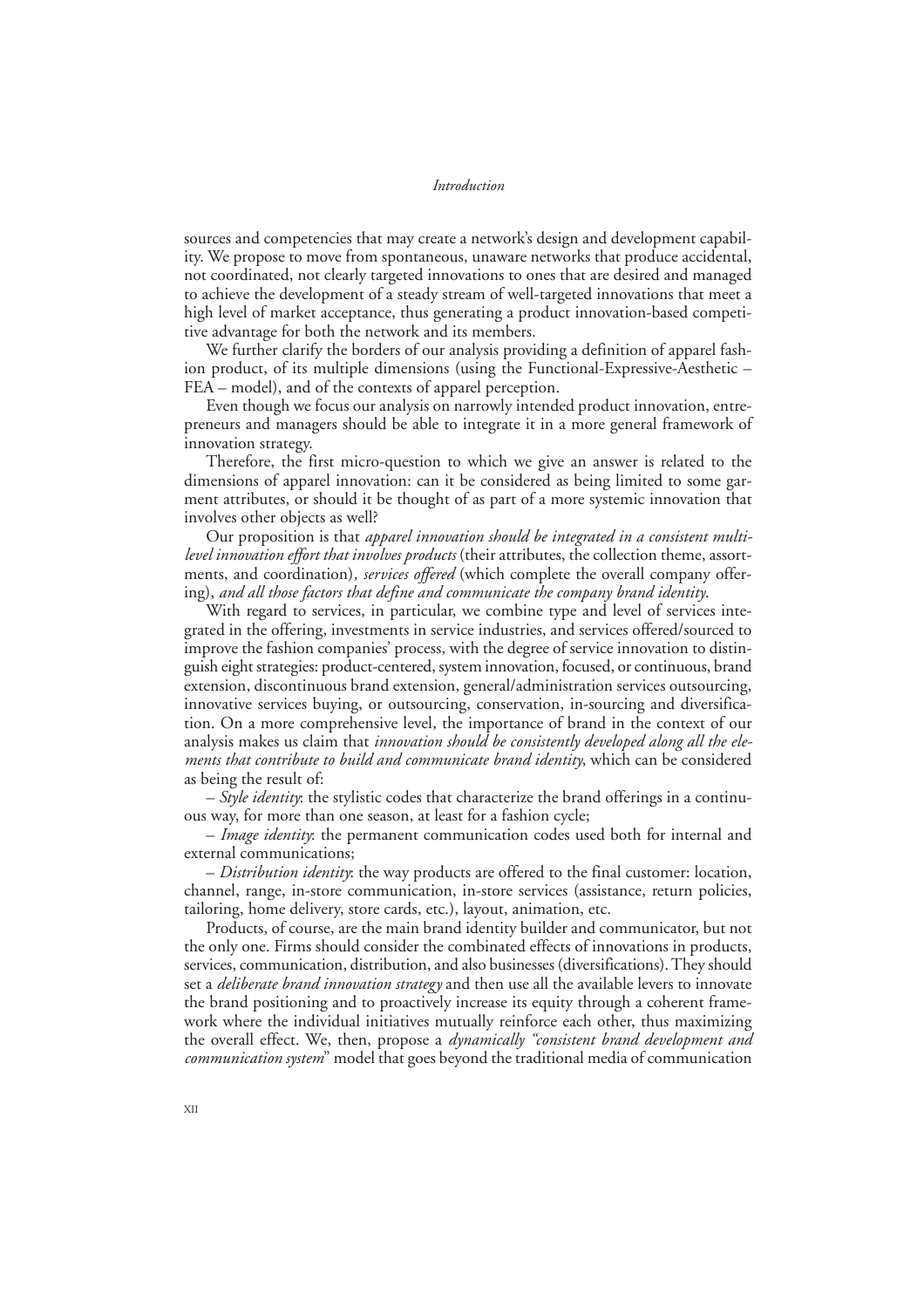to consider a wider range of means that can be used by an apparel company to build and communicate the brand identity message to the stakeholders.

A second micro (but central) issue we address is related to the possible sources of product innovation, the dynamics of its diffusion, and the consequences on innovation strategy and management.

We propose that *apparel innovation is the result of the combination of multiple, complementary sources of innovation. The diffusion of innovating trends can follow different directions, which can be explained with both socio-psychological and economic approaches. The existence of different sources and paths of innovation implicates the need for coping with different situations through the adoption of the best fitting managerial approach.*

Firms organize their innovation-related processes according to their assumptions about the sources of innovation. Most of them are stuck to the conventional assumption that new products are developed by apparel manufacturers and arrange their activities consequently. We hold that *a new garment can be the result of innovations that can take place throughout the filière, including at the consumer locus of innovation*. In *Chapter 2*, in order to understand where innovation can originate and how the market can adopt it, we first introduce the socio-psychological theories of fashion adoption (trickle-down, trickle across, and bubble-up).

Then, we propose an original economic interpretation to the existence of various sources and alternative diffusion paths using the *theory of sources of innovation* first developed by von Hippel to explain the inter-firm dynamics of innovation in the case of industrial products and then extended to consumer goods.

We first use the theory *to interpret the reasons of bubbling-up fashion trends and innovations*, which can be explained with: the existence of asymmetric expectations of temporary economic benefits and, we add, of the risks related to innovation exploitation; the presence of innovation-related sticky information about consumer preferences, of information that is costly to acquire, transfer, and use. The need to unstick the information, or at least to reduce its stickiness, can be satisfied through the implementation of more adequate forecasting and market research methods, the development of intimate or sometimes "tribal" relationships with lead users, and innovation task partitioning and the implementation of toolkits for user innovation (as in the IC3D case, illustrated in chapter 5). More in general, the recognition of the existence of different paths of innovation diffusion and the understanding of its reasons could make it possible for the firms of the filière to accordingly and more effectively set their forecasting, segmentation, design and development, pricing, and distribution strategies.

We use the same theoretical framework *to explain the variables at the basis of the shifting origins of innovation among the companies of the filière*. Once again, the proxies are differentials in the expectations of innovation-related benefits, and the presence of sticky information at different loci of innovation, which implies the need for back and forth shuttling of information with an iterative pattern that can be costly, in both economic and time terms. Minimizing the iterations of innovation-related problem-solving activities that require access to different loci of sticky information might be an effective means to reduce the cost and time of apparel development, particularly when it is done through assigning need-related innovation tasks to the apparel manufacturer or to the customer. We, then, analyze pros and cons of possible alternative ways to reduce the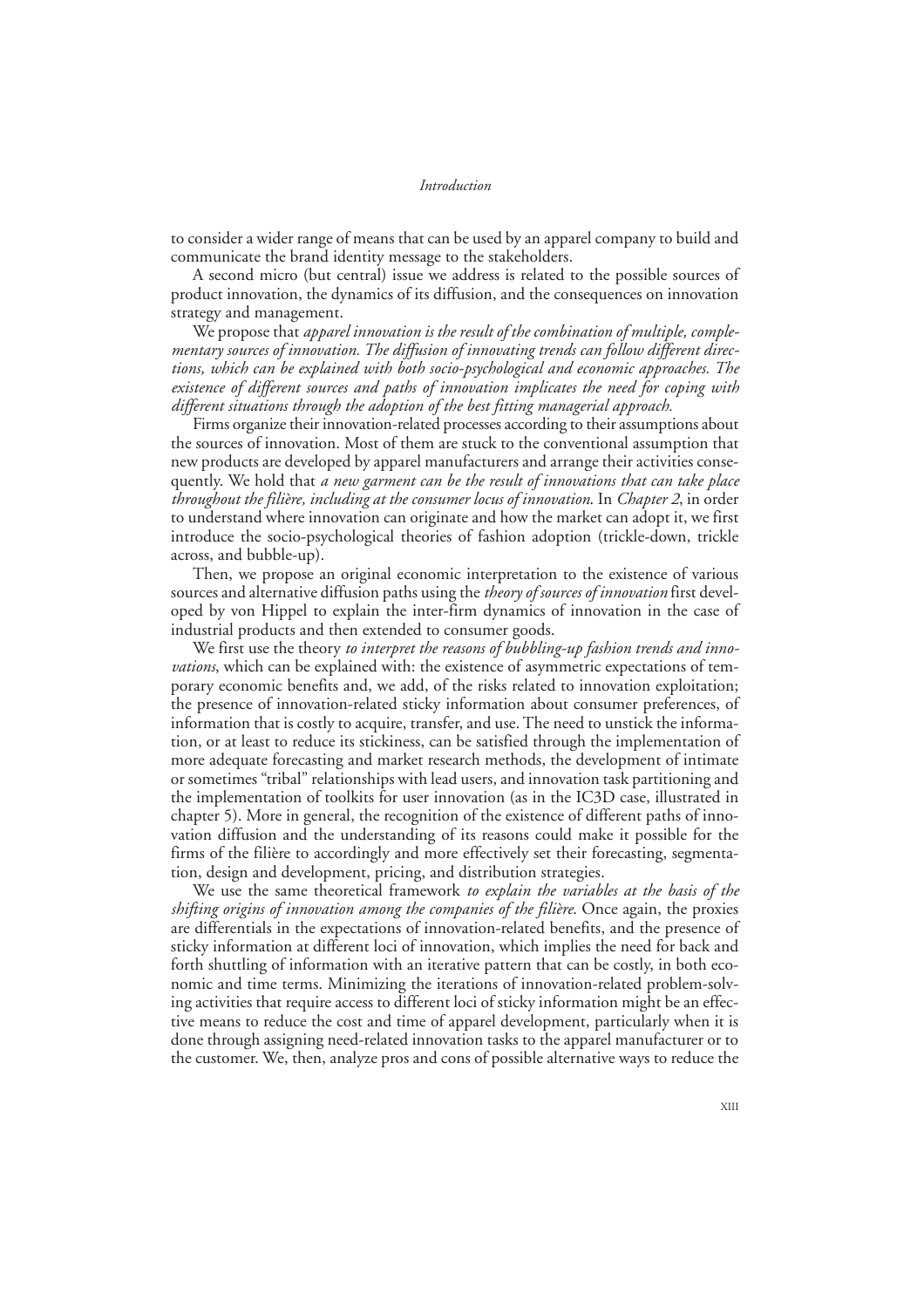cost and time of sticky information iterations or to reduce the need for iterating, including: task partitioning, use of CAD technologies, use of in-house freelance textile designers, and unsticking the information through collaborative innovation relationships (to reduce the inter-loci distance), or through long-term co-innovation driven networking (to merge different loci).

After having shown the possible existence of various sources of apparel innovation, again from the perspective of the entrepreneur of the individual firm, we look for a possible way to *effectively coordinate this "chorus of voices" to fully exploit its innovation potential*. The third set of micro-questions we address includes the followings: can an individual firm effectively integrate and manage different sources through the development of innovation-related cross-company intra-filière networks? What might the "reason for being" of such a network be? What could the partners, their roles and influences, and the nature of the relationships among them be?

Our proposition is that, *considering the existence of multiple sources of innovation, the creation of innovation-oriented, trust-based, long-term, intra-filière partnerships, when successfully managed, can improve the overall apparel innovation performance and the product innovation potential of the individual partners as well*.

Therefore, in *Chapter 3*, we use a system of consistent theories, the network theory, the contributions of the organizational learning approach, and the resource-based-view approach to strategy and innovation, to relate individual events taking place among various firms and/or individuals throughout the filière to the overall product innovation process that brings to the development of an apparel collection.

The *reasons for being of the* proposed *apparel innovation network* include: getting access to complementary competencies, maintaining (limited) flexibility, incorporating different perspectives, limiting the time to exploit innovations developed elsewhere through a shortening of the cycle screening-detecting-evaluation-validation-reproduction/sourcing-application-editing, a reduction of the response time to evolving market needs, access to valuable information, combination and absorption of complementary knowledge, facilitating the development of supply chain relationships, reducing uncertainty, better control over innovation through exclusivity agreements and casual ambiguity. Among the quoted advantages, we focus in particular on the process of knowledge creation comparing, using filière-related examples, "design-on-demand" *vs.* "co-design" experiences.

The *network flexibility* issue is also thoroughly analyzed, and especially the risk of phenomena of resource dependability at a network level and of a consequent self-containing development, which can be limited through a right combination of short-term rigidity and long-term flexibility, effective communication and motivation toward a constant innovation effort, the choice of highly innovative partners, and periodical tensions towards "double-loop" innovations.

The development of successful apparel innovation networks requires controlling and governing a system of resources and competencies that are located outside the boundaries of the individual firm but inside those of the network. This implicates the need for resources and competences management through systematic evaluating, sourcing, combining, nurturing/learning, allocating, and protecting activities. In the analysis of these *managerial responsibilities* we assume the perspective of the leader of the innovation network.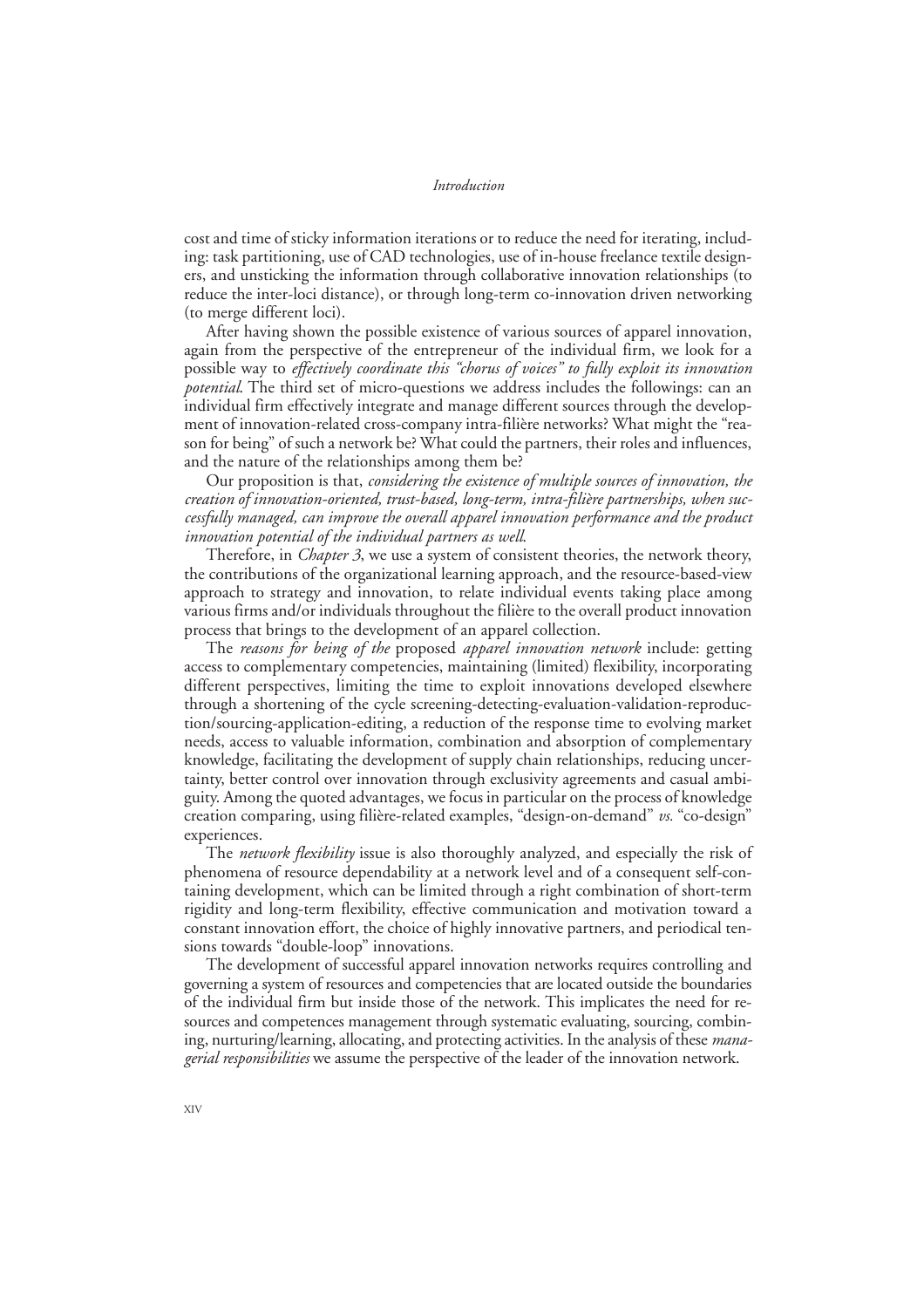It is in this context that we more evidently integrate in our analysis the organizational learning perspective. The reproduction of the competitive advantage, both at an individual company and at a network level, requires that firms create cycles of *intranetwork learning* through the employment of specific tools and procedures that are distinct from those utilized for an intra-firm learning. We develop a system of learning by research sharing, collective creative thinking, co-developing, cross-company interacting, intra-network communicating, and meta-organization routines developing, which may generate *apparel innovation network-specific knowledge-based product innovation capabilities* and creation of individual network identity.

These processes of network's resources and competencies development should lead apparel innovation-related relationships through an evolution path that starts from a situation of mere compatibility that guarantees a minimum level of consonance among the partners, through the repetition of collaborative design experiences enabling the development of familiarity, dynamic fitting, stability, mutual understanding, loyalty and trust, can bring to a certain degree of systemic resonance. The *network* can thus act *as a system* with its own strategic view and its own apparel design and development competency embedded into shared norms and values and into processes and routines.

For this evolution to be effective, it is necessary to clearly set roles, responsibilities, and goals for all the network members. An effective goal setting requires a correct identification of how the success of product development process can be measured, possibly with a breakdown of the various performance measurements along the different stages. We, therefore, propose an original *set of performance measures*, including indicators of collection profitability and process productivity, efficiency, and lead-times.

Time performances are particularly important and can create tensions within the network if the efforts toward time compression are translated into pressures played onto firms collocated in the early phases of the filière. We show how the creation of longterm, trust-based, and innovation-oriented collaborative partnerships between companies located at various stages of the filière can ease the pressure of vertical competition and reduce the overall innovation lead-time without transferring upward the burden of time shrinking intervention.

We, then, analyze the *role the various actors of the filière* may play *in the* proposed *innovation network*.

A first example of networking is that among textile designers, bureau du styles, fiber and textile manufacturers, associations, and so on, which are involved in a process of *concertation* that leads to the development of selling season trends.

*Fiber manufacturers* may be involved in an apparel innovation network as the technologies used in fibers production are widening the range of benefits that can be built into apparel products through better functional performances, aesthetic effects, and the development of emotional attributes through consumer associations.

With regard to the role of *textile firms*, we compare *seven forms of fabric innovation sources control*, market "screening and shopping", relationships of exclusivity with mills, involvement of freelance textile designers, trust-based relationships (also based on particular contexts, e.g., industrial districts), co-design, direct investments in R&D, and upward integration (with a particular focus on the issue of the equilibrated combination of apparel designers driven, pulled innovation and textile designers driven, pushed innovation). We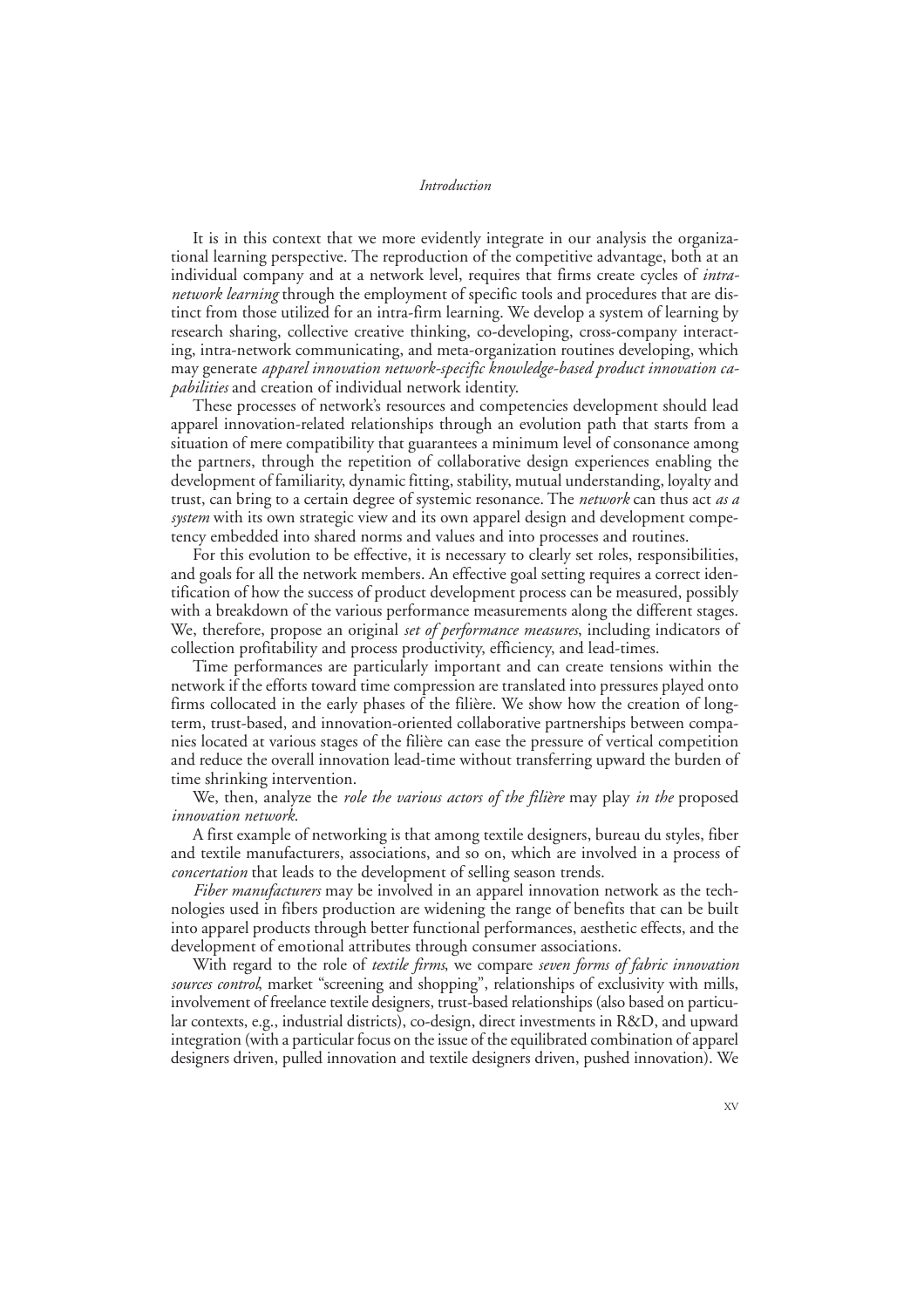analyze the internal resources and capabilities influencing the choice of the best strategy, including market power, reputation, negotiation and communication capabilities, relationships building and management capabilities, textile technical knowledge, financial resources, willingness to commitment, and awareness of the need for textile innovation controls. We consider the different outcomes related to the various alternatives, such as internal capabilities development, imitation barriers creation, differentiation potential, innovation potential, rigidity, and investment needs. In the analysis of the alternatives, we put a particular emphasis on the specificities of knowledge creation and on the consequent co-experiencing benefits associated to the co-design strategy.

In the analysis of the role of *apparel retailer*, on the basis of the importance of the role played in product development (low or high) and of the nature of its relationships with apparel manufacturers (buyer or private label), we distinguish *four cases*: traditional merchandiser, affixer, apparel developer retailer, and co-developer. The difficulties in creating equilibrated partnerships with co-developer retailers and the possibility of getting a better control over the information springing out a point of sales are two strong forces in determining a general tendency to redesign the distribution strategies toward more centralized forms of distribution and retailing.

We, then, analyze the roles played by *bureau du style*, *cool hunters and other trend forecasting providers*, *freelance designer* and *outside design studios*, and *internal designers* in a networked product development process.

Finally, we consider the possible *influence of being located in industrial districts on the effectiveness of intra-filière networking aimed at product innovation*. Due to its unique nature, the industrial district can be considered an ideal context for the development of textile-apparel product innovation networks. All the elements that we have included among the key success factors for this kind of network, including trust, willingness and capability of collaborating in innovation processes, innovation capability, cooperative relationships with goals sharing are naturally embedded in industrial districts, thus potentially facilitating the creation and successful development of collaborative relationships aimed at product innovation. Nonetheless, there might be some pitfalls related to a self-contained local logic and as a sub-product of the mechanism of rapid innovation diffusion through imitation that characterizes this context.

In *Chapter 4*, we move the focus of our analysis onto the *apparel innovation process that takes place in an individual firm* and into which the contributions from other firms of the network can be instilled at various stages. The questions to which we answer in this chapter are: how is the apparel design and development process structured? How can its performances be improved?

We held that *apparel design and development process might generate better results when clearly defined and effectively managed*.

For every single phase of the innovation process, we suggest some managerial initiatives that can improve its performances.

With regard to the *trend and market research stage*, the recognition of the possibility of innovations sprung out of different sources than the conventionally believed fashions' fathers (designers and, more in general, apparel companies), especially of final customers, and of longitudinal or upward fashion diffusion can make apparel companies' marketing research groups and traditional marketing research and trend forecasting agencies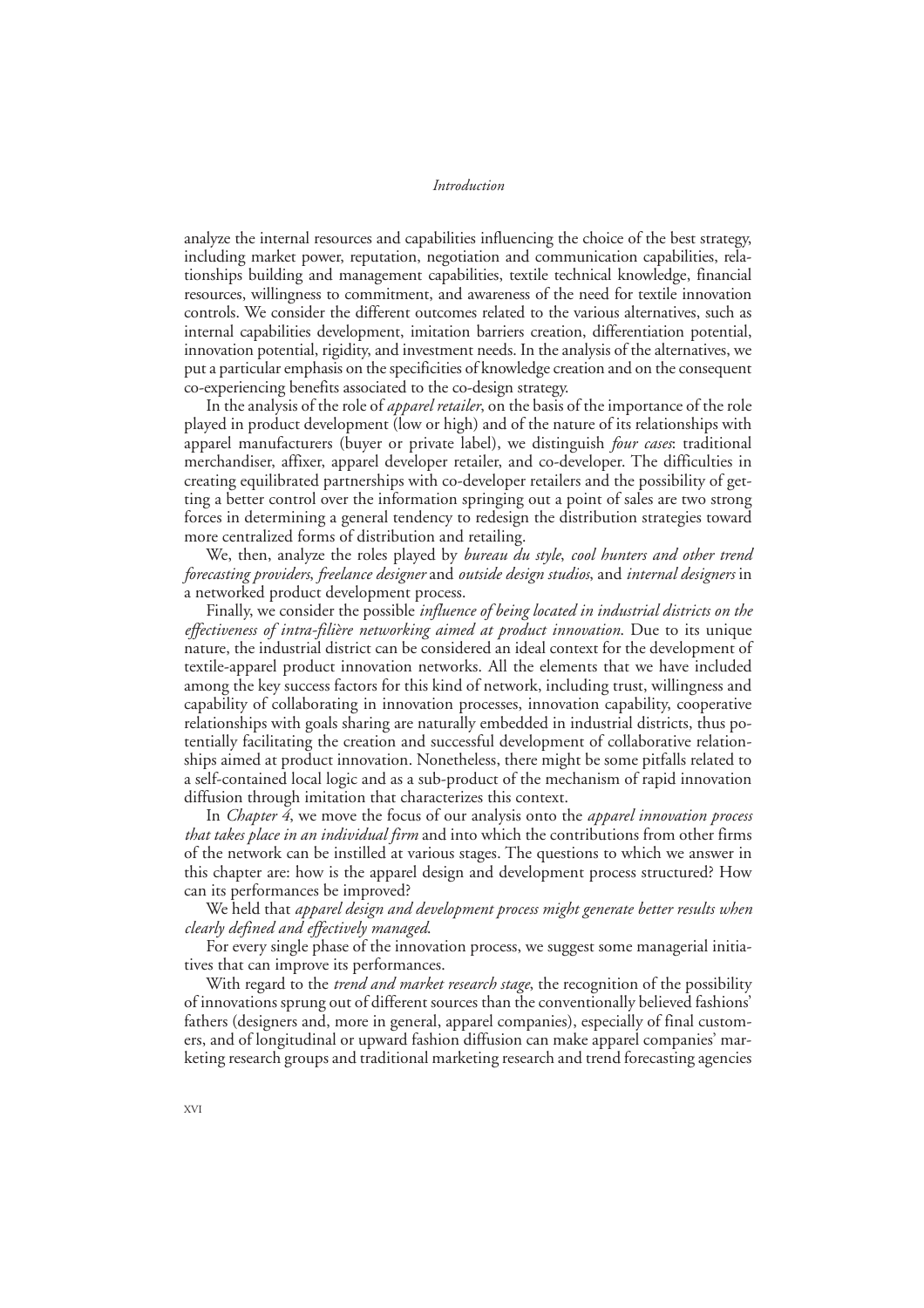inadequate. We argue that the positioning of the apparel company and its innovation capability influence the kind of trend research and analysis approach that is used to scan market and society. From a different point of view, the type of trend research methodology being used can affect the company market positioning and its role in apparel innovation. The result is what we call the "*trend analysis paradox*", with the coexistence of bubble-up and trickle-down dynamics governing the diffusion of the same trend and the related coexistence of firms adopting different research and analysis approaches.

We then elaborate a series of tools for *collection guidelines definition and collection planning* that may enable firms to better manage the line complexity, in terms of variety and variability of its composition, thus making the development of well-balanced collections more possible. In particular, the *collection newness map* can provide merchandisers with a valuable tool that can help to develop collections with a degree of innovation that is consistent with the company's available innovation-functional resources and competencies and the reduction of wastes. In fact, it may help apparel firms to compensate two opposite motivations: the need to limit the level of apparel innovation, and that to boost the collection newness. Building on Clark and Wheelwright project plans model, we can map garment groups on the basis of the intensity of two variables: the degree of change of trend-related and style identity-related features, and the degree of change of garment types. Through the combination of these variables, we can classify garment groups into: breakthrough merchandise groups, platform apparel groups, and derivative apparel groups/garments. In this mapping process, we suggest and describe the possibility of using the analysis of fashion trend cycles as a valuable supportive concept.

In the search for equilibrium between creativity and management, the force that dominates the line bias, the nature of the critical resources and capabilities, as well as the process breakdown in sub-phases vary mainly on the basis of two variables: the collection fashion content, and the company size and/or number of SKUs, which influences and can be considered a measure of line complexity. Therefore, on the basis of these variables, we distinguish four cases where the intervention for *process improvement* varies according to whether it is *merchandiser*, *engineers/efficiency*, *design team*, or *designer entrepreneur pulled*. The *elimination of non-value added activities* and the *paralleling of previously sequential phases or activities* are two of the major means to reduce the apparel product development process lead-time, which is particular important for fashion forward firms. In particular, in relation to the line editing sub-process, fashion oriented apparel companies can intervene in various ways in the attempt to speed up the overall process. The company organizational approach can be located along a continuum that goes from a situation of maximum preventive constraints, to one of completely postponed results evaluation, from parallel to sequential. An effective positioning along this continuum may enable to reduce the waste of resources due to the development of nontargeted designs and the innovation lead-time and, sometimes, to move toward a better design constraints/creativity potential trade-off frontier.

Another way to achieve these goals may be an early involvement of companies and individuals located downward along the filière, including consumers, in the design evaluation process. The underlying idea is that of looking for *pre-launch collaboration instead of post-launch validation*. From the perspective of an apparel firm, through the combination of the kind of method (internal presentation, focus group, or market test) with the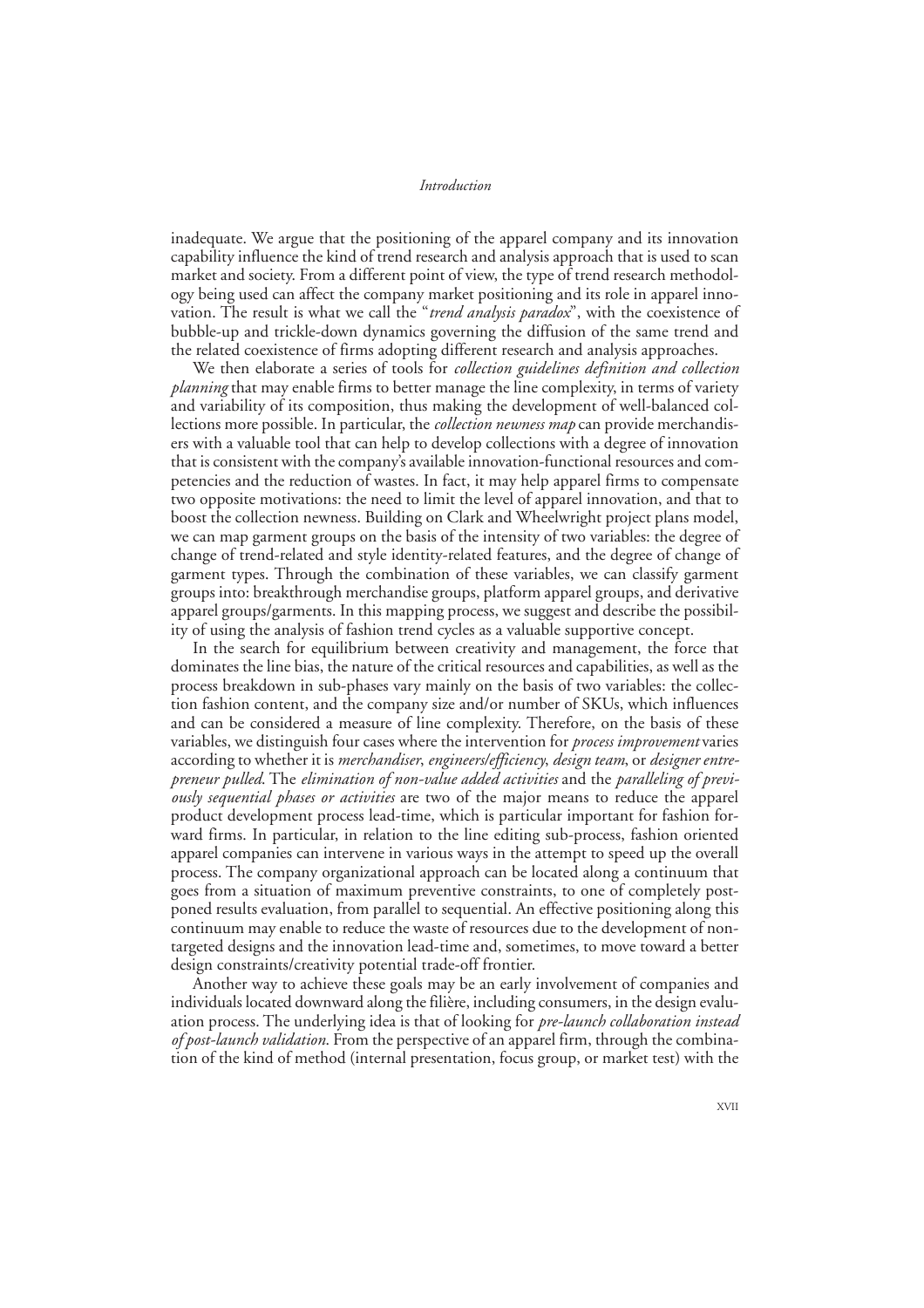kind of firms and/or individuals that are involved, it is possible to pinpoint *seven alternatives*, for each of which we describe pros and cons.

Finally, we suggest the use of the adoption ratio as a fundamental decisional variable for the timing of the elimination of non-value added post-editing development activities.

The last micro-issue we address in *Chapter 5* is related to the impact of new information and communication technologies.

We argue that *the use of information and communication technologies has the potential to favorably influence the apparel innovation performances and to contribute to shape the design and development process as well*.

Important technological innovations that impact on apparel innovation have been introduced into five areas: fiber and fabric production, machinery industry, teleshopping, Internet, and computer hardware and software. We focus our analysis on the last two categories.

The combination of a set of information and communication technologies, including Computer Aided Design (CAD), Apparel Design Systems (ADS), Product Data Management (PDM), make-to-measure technologies (electronic body scanners, online measurement and processing systems, online body model building), and digital printing, for each of which we provide an analysis of advantages and limits, may allow *mass customization*. With this regard, *Internet* can provide an *effective platform for unsticking the innovation-related information that is stuck at the consumer locus*. It can be considered a good example of user-friendly toolkit for user innovation in the apparel business, which enables consumers to self-design their garments using a variety of modules and possible combinations provided in libraries made available online by the apparel manufacturer. We then analyze a case of web-based self-design of a pair of jeans.

Internet may also be used as a marketing research tool to collect both primary and secondary data. We study the possible opportunities and pitfalls of *e-research methods* and in particular we show what the possible consequences of the use of online discussion groups on various phases of apparel development process (trend analysis, concept/theme evaluation, prototype evaluation, pre-editing or pre-presentation design testing) can be.

Firms can use the Internet to more effectively communicate and to share knowledge and experiences, thus enabling the creation of long-term relationships based on trust built on the repetition of successful co-experiences. At the same time, the capability of entering in and maintaining effective partnerships is of paramount importance to developing business-to-business online experiences. Therefore, though the potential of electronic mail, of Web-based product data management systems, and other Interned-based platforms in enabling global cross-company product development along a geographically dispersed filière, for these technologies to be really effective, the partnering companies must first be connected through solid links based on trust and objective sharing. We claim that the *Internet may be used to create particular contexts that facilitate the development of trust-based collaborative innovation partnerships*. These shared contexts of experience may represent a reserve of potential relationships that can be activated to create and develop effective product innovation networks. The effectiveness of these networks is supported by trust that is built on a set of shared norms, beliefs, and experiences embedded in the web-based context. Information and communication technologies may allow building electronic cooperation spaces, a sort of virtual territories, characterized more by shared values and aims rather